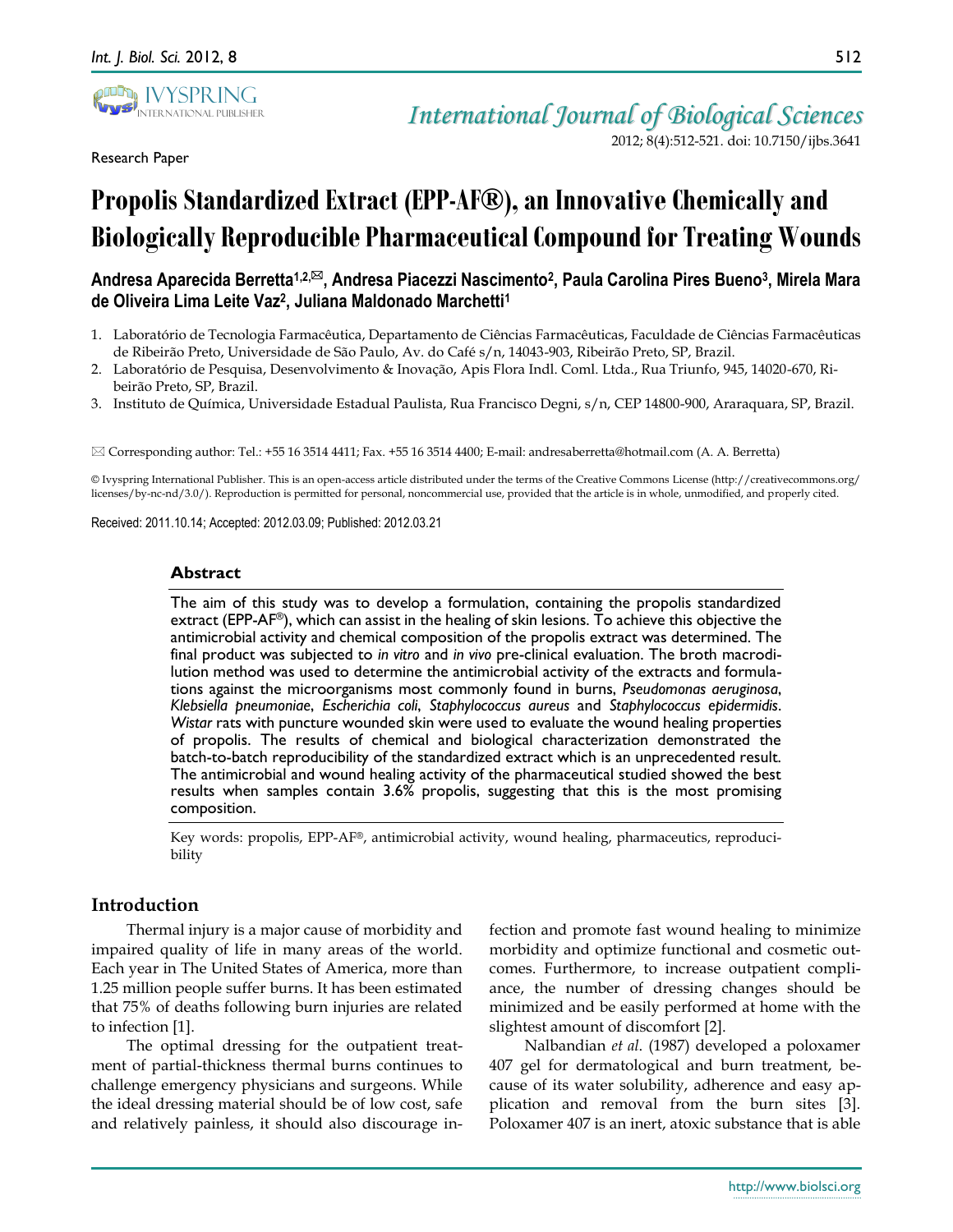to generate thermoreversible colloidal solutions in the presence of water, as a consequence of its aggregation into micelles, which occurs with increasing temperature, minimizing the free energy of the solution. At low temperatures, the polymer exists as a monomer in solution. Upon warming, a balance is established between monomers and micelles, and aggregates are formed [4].

In addition to the need for more convenient wound dressing and pharmaceuticals, it is also important to discover therapeutic agents that are more effective against microbial infections frequently related with burns.

Propolis is a resinous balsamic material, with a complex chemical composition, which is collected by bees from sprouts, exudates of trees and other parts of the plants. It is modified in the beehive by addition of salivary secretions and wax [5]. It is used by bees for protection, repair of holes and damage to the hive, and for the construction of aseptic places for the queen to lay her eggs [6]. More than 150 components, including polyphenols, terpenoids, steroids, sugars and amino acids, have been identified in raw propolis. Its chemical composition is influenced by botanical and geographical factors, as well as the collection season. In general, propolis consists of 50% resin and vegetable balsam, 30% wax, 10% essential and aromatic oils, 5% pollen, and 5% other substances including organic debris [7].

Several studies have been published on the many different existing propolis extracts, both with regard to their biological activities [8-10] and safety [7]. However, it is impossible to compile all data for the generation of a pharmaceutical product. The origin, composition and extractive processes alter the extract obtained and subsequently biological behavior of the product. Therefore, the propolis standardized extract (EPP-AF®) used in this study offers some advantages over the others, since some of its biological activities [5; 11-14] and safety [11] have been studied previously in other models, which allowed greater security for the realization of this proposal.

The EPP-AF® showed anti-inflammatory [11], anti-ulcer [12], antimicrobial [13], antioxidant [5] and antifungal activities [14]. Furthermore, its safety has been demonstrated [11] and the absence of cytotoxicity and mutagenic potential evaluated [15-16]. With the data available, all obtained from the same extract with the same composition of the propolis raw material, and the same chemical extracting process, it is possible to get a drug. Aiming to achieve this goal, this study proposed to evaluate three batches of EPP-AF® assessing its chemical composition and biological properties in order to determine the reproducibility of the product batch-to-batch.

For wound dressing application, several polymeric materials have been investigated with successful outcomes, but an ideal skin substitute with structural and functional properties similar to those of human skin requires further investigated [17].

Considering this information, a pharmaceutical compound was developed, containing the propolis extract, designed to be used for treating wounds, as a product suited for this application is still required. In addition to the chemical characterization of the propolis extracts and evaluation of its reproducibility, the final product was subjected to *in vitro* (antimicrobial activity) and *in vivo* (wound healing) pre-clinical evaluation.

## **Materials and Methods**

#### **Chemicals**

Three batches of green propolis standardized extracts (EPP-AF®): A (010/08), B (1440110) and C (1400410), were kindly provided by Apis Flora Co. (Ribeirão Preto, São Paulo, Brazil) (patent PI 0405483-0, Revista de Propriedade Industrial No. 1778 of 01/02/2005). Propolis glycolic extract (PGE) was obtained from EPP-AF® after evaporation of the ethanol portion and the addition of propyleneglycol to achieve  $30\%$  w/v of dry matter. For quantitative analysis caffeic, *p*-coumaric and *trans*-cinnamic acids (Sigma-Aldrich , São Paulo, Brazil); artepillin C (Wako Pure Chemical Industries Co., Osaka, Japan); gallic acid (Labsynth, Diadema, Brazil); isosakuranetin (ChromaDex, Irvine, Canada) and aromadendrin-4´-O-methyl ether (previously isolated and identified as described by Sousa *et al*. [18] and kindly donated by the authors) were used. Methanol HPLC-grade was obtained from J.T. Baker and water was treated in a Milli-Q water purification system. All other chemicals were of reagent grade and were used without further purification. Mueller Hinton agar and Mueller Hinton broth (Difco, Detroid, MI, USA), were used for the microbial assays.

## **Chemical Analysis of propolis extracts by HPLC**

The propolis extracts were analyzed by HPLC using a Shimadzu apparatus equipped with a CBM-20A controller, a LC-20AT quaternary pump, a SPD-M 20A diode-array detector, and Shimadzu LC solution software, version 1.21 SP1. A Shimadzu Shim-Pack CLC-ODS column (4.6 mm x 250 mm, particle diameter of  $5 \mu m$ , pore diameter of 100 A) was used. The mobile phase consisted of methanol (B), and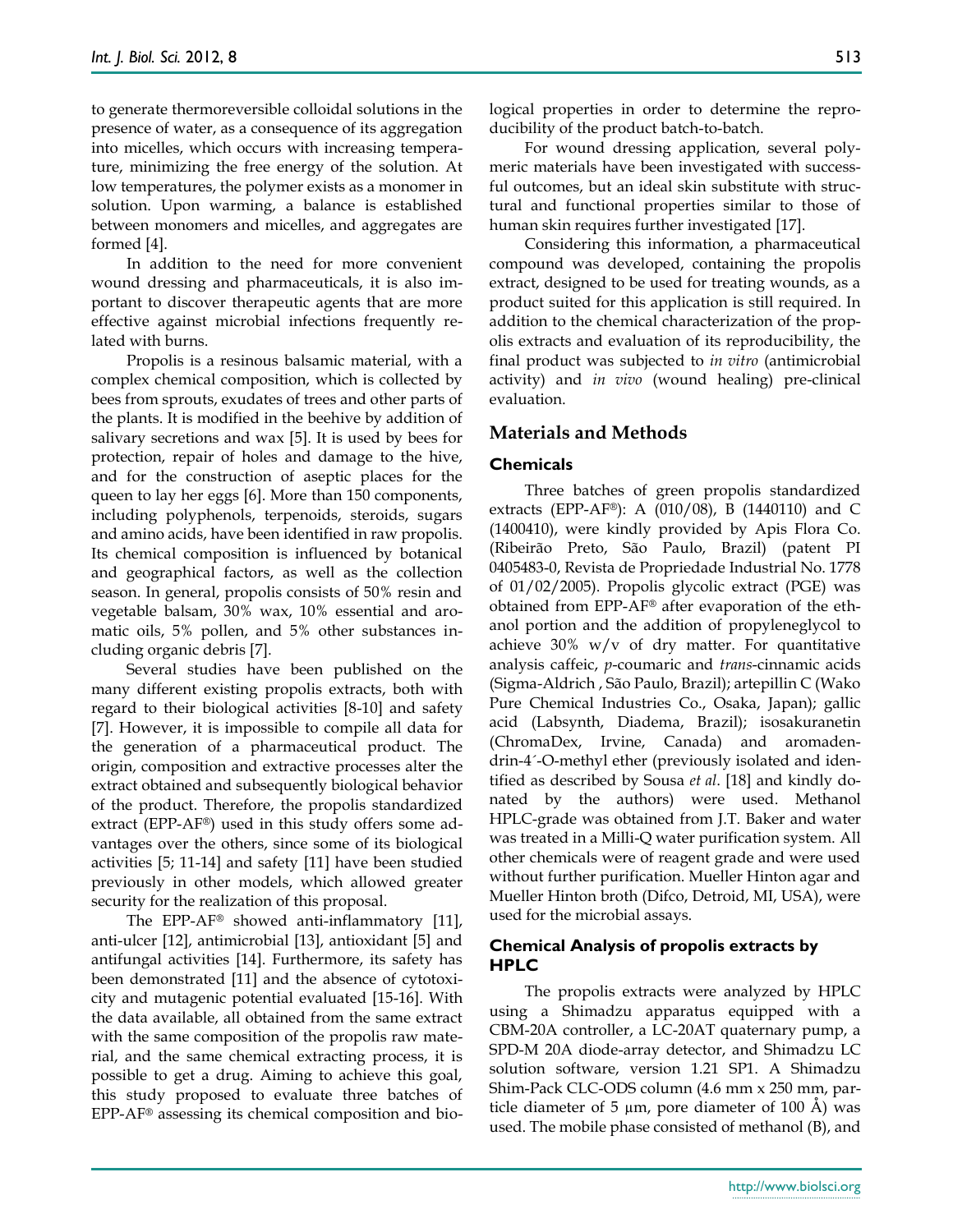of a solution of water-formic acid  $(0.1\% \text{ v/v})$ , pH 2.7 (A). The method consisted of a linear gradient of 20-95% of B over a period of 77 minutes at a flow rate of 0.8 ml/min. Detection was set at 275 nm.

Propolis extracts were diluted with 5 ml of methanol (HPLC grade) in 10 ml volumetric flasks, subjected to sonication for 10 minutes and filled to volume with Milli-Q water. The samples were filtered through a 0.45 µm filter before analysis.

#### **Preparation of thermoreversible formulations**

The raw material used for the formulations included the polymer poloxamer 407, a co-surfactant ethoxylated castor oil (BASF, São Paulo, Brazil) sodium sorbate (Labsynth, Diadema, Brazil) and water. The gels (patent PI 0806114-9) were prepared on a weight basis using the cold method according to Schmolka [19]. Appropriate amounts of PGE and co-surfactant were mixed to yield 1.2, 2.4 and 3.6%  $(w/w)$  dry propolis extract (samples 1, 2 and 3, respectively), in accord with previous publication by our group [15]. Two control samples were prepared: one consisting of the polymer dispersion in water (control 1) and the other of polymer and co-surfactant in water (control 2) at concentrations same to those used for the propolis gels.

#### **Antimicrobial activity**

*Pseudomonas aeruginosa* ATCC 27853, *Klebsiella pneumoniae* ATCC 10031, *Escherichia coli* ATCC 25922, *Staphylococcus aureus* ATCC 25923, *Staphylococcus aureus* ATCC 43300, and *Staphylococcus epidermidis* ATCC 14990 were acquired from the American Type Culture Collection (ATCC).

The three batches of EPP-AF® (A, B and C) and the formulations (samples 1, 2 and 3) containing the PGE extracts respectively, and the controls  $(1 \text{ and } 2)$ were evaluated.

The antimicrobial activity of the EPP-AF® and formulations were determined by the broth macrodilution method [20] with some adaptations for natural products. Sterile test tubes and Mueller Hinton broth were used for the tests.

As a result of the turbidity that occurred in test broth when EPP-AF® was diluted, it was not possible to determine the minimum inhibitory concentration (MIC). Therefore, the antimicrobial activity of the EPP-AF® was assessed by means of the minimum bactericidal concentration (MBC), which was determined by subculturing  $20 \mu l$  aliquots from each tube in the broth dilution series onto Mueller Hinton agar plates. The plates were incubated at 35°C for 24 h. The MBC was defined as the lowest concentration of the sample required to kill the microorganism being

tested. In the case of the gels, this turbidity does not occur and therefore the antimicrobial activity was determined by MIC [20].

#### *In vivo* **models for wound healing activity**

Thirty male Wistar rats (*Rattus norvegicus*, Berkenout, 1769) with an initial body weight of 45 g, obtained from the Central Animal House, Faculty of Medicine of Ribeirão Preto, University of São Paulo, Brazil, were used. The protocol was approved by the Ethics Committee for Animal Care of the University of Franca (process 121/05).

A lesion was created with a punch on the back of animals previously anesthetized by intraperitoneal administration of ketamine, midazolam and acepram [21]. After surgery the animals received no additional treatment (antibiotics or anti-inflammatory drugs), only food and water *ad libitum*. The cages were cleaned daily and kept in air conditioned environment. The concentrations of the propolis extract added to the formulations used in the present study were established based on ethnopharmacological information [22]. The animals were treated with gels in the presence and absence of propolis (EPP-AF<sup>®</sup>) (n = 3). The animals were fed and weighed daily.

The healing process was evaluated by two experimental protocols. At first, there was a single application of the product under test, and the animals were sacrificed three days after the completion of the surgical incision ( $n = 3$ ). In the second protocol, the products were applied twice a day (each 12 hours), and the animals were sacrificed three days after incision  $(n = 3)$ .

The animals were sacrificed with lethal doses of anesthetic and the tissue containing the lesions were fixed in 4% formaldehyde in Sorensen phosphate buffer 0.1 M, pH 7.3. The samples were placed in paraffin and sliced by a microtome in slices of 6  $\mu$ m. The sections were stained with Masson trichrome staining and analyzed by optical microscopy [23].

The micro measurements of the affected area were performed using three sections per rat with 25 µm of distance between each section totaling 93 µm per treatment. The morphometry of the lesion, in all groups and treatments, was evaluated using an image analyzer KS300 - Zeiss (Axion Vision) with a 40x magnification. The results are presented as mean tissue filler by micrometers.

#### **Statistical analysis**

The statistical analysis was performed by the Pearson correlation coefficient (r) obtained by the correlation of the markers in three batches studied  $(n=4)$ . The r<sup>2</sup> value was expressed as percentage of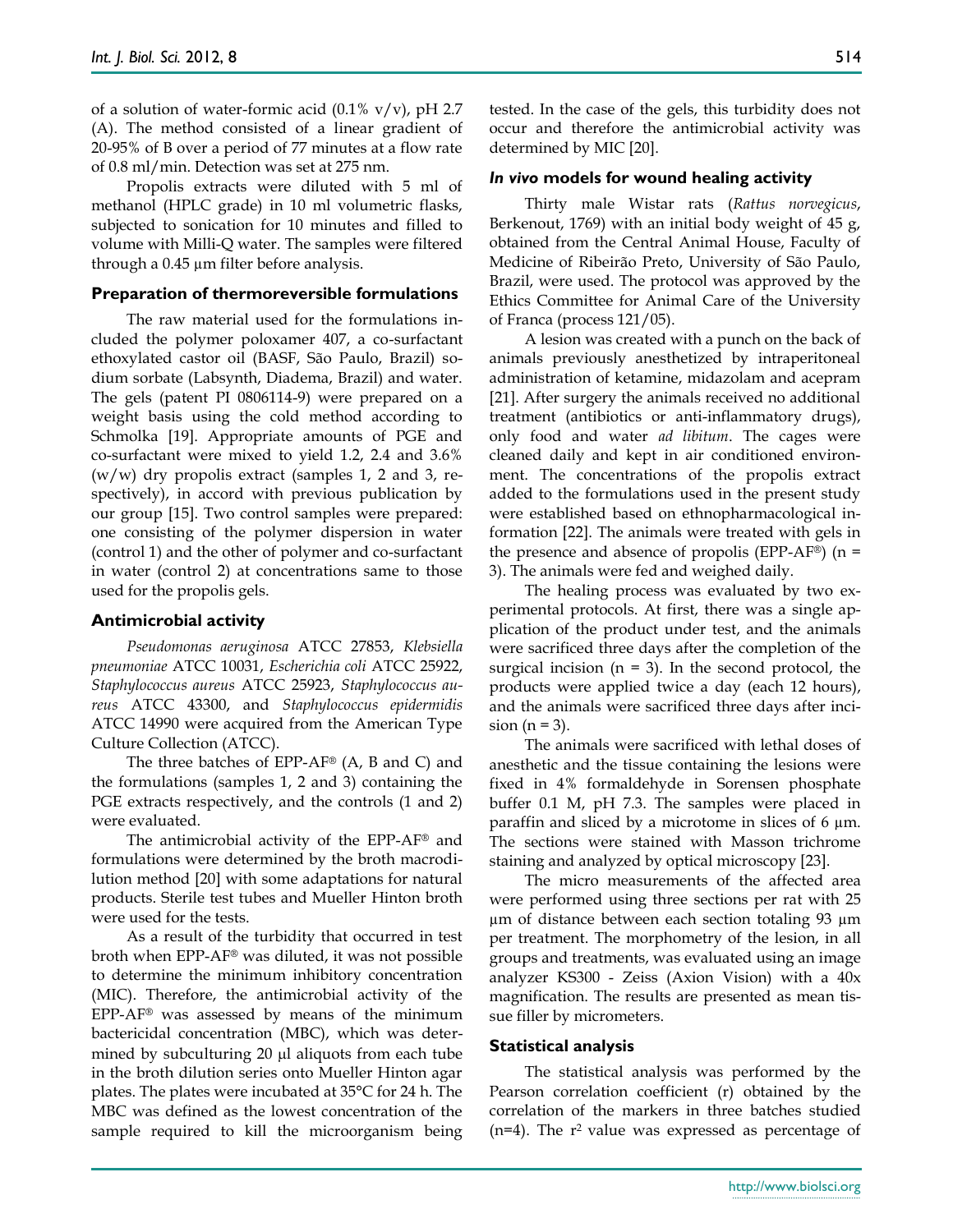correlation. The Pearson´s coefficients obtained were subjected to analysis of variance (ANOVA) with Bonferroni multiple comparison *post-test* (level of significance of 5%). The data of the antimicrobial activity were submitted to the nonparametric Kruskal-Wallis test (significance level of 1%). Statistical analysis of data was performed using the software Graph Pad Prism 4.

## **Results**

#### **Chemical characterization of EPP-AF®**

Correlation analyses indicated that there was a significant relationship between batch A and B (99.61%), B and C (99.72%), and between A and C (99.71%), demonstrating the chemical reproducibility of the three batches (p>0.05). The chemical characterization results demonstrate that the three batches studied were similar, since the presence and quantification of the six standards studied (caffeic, *p*-coumaric and *trans*-cinnamic acids, aromadendrin, isosakuranetin and artepillin C) were similar batch-to-batch (p>0.05).

Table 1 and Figure 1 show the quantitative analysis of the three batches of EPP-AF® and their chromatograms, respectively.

It is important to point out that the chemical markers quantified represent three important groups of metabolites commonly found in propolis products: the flavonoids, the prenilated phenolic compounds and phenolic acids. The unidentified peaks in the chromatograms are undergoing further investigation. Nonetheless, the chemical markers used in this study are distributed along the chromatogram allowing more confidence for chemical profile analysis.

**Table 1** Chemical characterization of the standardized propolis extracts (EPP-AF®) used in this study (n=4) (mg/g).

| Compounds           | Standardized Propolis Extract       |                |                   |  |  |  |
|---------------------|-------------------------------------|----------------|-------------------|--|--|--|
|                     | Aa                                  | R <sub>b</sub> | $\mathcal{C}^c$   |  |  |  |
| caffeic acid        | $0.299 \pm 0.024$ $0.336 \pm 0.027$ |                | $0.288 + 0.009$   |  |  |  |
| p-coumaric acid     | $1.561 \pm 0.090$ $1.524 \pm 0.108$ |                | $1.486 + 0.052$   |  |  |  |
| trans-cinnamic acid | $0.091 + 0.055$ $0.167 + 0.001$     |                | $0.153 + 0.009$   |  |  |  |
| aromadendrin        | $1.020 + 0.168$ $0.993 + 0.075$     |                | $1.125 + 0.022$   |  |  |  |
| isosakuranetin      | $2.261 \pm 0.135$ $2.256 \pm 0.144$ |                | $2.265 + 0.084$   |  |  |  |
| artepilin C         | $7.553 \pm 1.497$ $8.533 \pm 0.522$ |                | $6.962 \pm 0.261$ |  |  |  |

 $a$  Batch 010/08 of EPP-AF®.

<sup>b</sup> Batch 1440110 of EPP-AF®.

<sup>c</sup> Batch 1400410 of EPP-AF®.



**Figure 1:** Chromatographic profile of (a) Propolis Standardized Extract (EPP-AF®) Batch 1440110 ; (b) Batch 1400410 and (c) Batch 010/08. Chromatographic profile includes the compounds: 1. Caffeic acid (around 15 min.); 2. *p*-coumaric acid (around 20 min.); 3. *trans-*cinnamic acid (around 36 min.), 4. aromadendrin (38 min.) 5. isosakuretin (around 48 min.) and 6.Artepillin C (around 61 min.). The chromatograms were plotted at 275 nm, using the RP-HPLC, C18 (Shim-pack, CLC-ODS (M), 25 cm x 4.6) column and gradient elution with methanol and acidic water (formic acid pH=2.7).

## **Antimicrobial activity of EPP-AF® Extracts – Minimal Bactericidal Concentration (MBC)**

The three batches of EPP-AF® studied, showed *in vitro* antimicrobial activity against all the tested microorganisms (Table 2). The statistical analysis demonstrated no significant difference  $(p>0.05)$ among the three batches (A, B and C). Gram positive bacteria (*Staphylococci*) were more sensitive to EPP-AF® than Gram negative bacteria (*P. aeruginosa*, *K. pneumoniae* and *E. coli*) (p<0.01).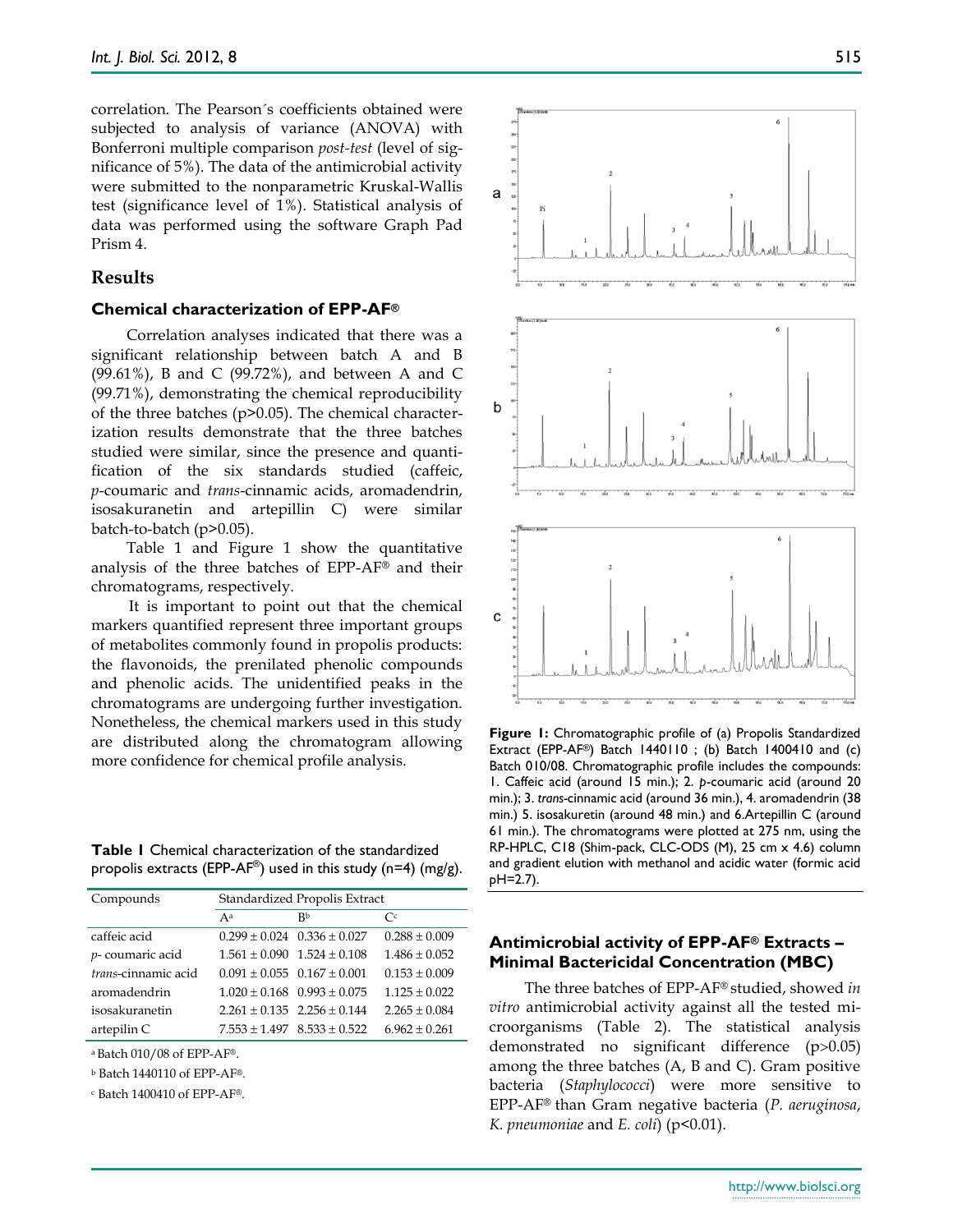**Table 2:** Minimum bactericidal concentration (MBC) of the three batches of standardized propolis extract (EPP-AF® - A, B and C) (n=3).

| Microorganism                            |                       |                             |                                |
|------------------------------------------|-----------------------|-----------------------------|--------------------------------|
|                                          | $A^a$<br>Mean<br>(SD) | R <sub>b</sub><br>Mean (SD) | $\mathsf{C}^c$<br>Mean<br>(SD) |
| Pseudomonas aeruginosa<br>ATCC 27853     | 14.05<br>(0.00)       | 13.93 (0.00)                | 14.00<br>(0.00)                |
| Klebsiella pneumoniae ATCC<br>10031      | 14.05<br>(0.00)       | 13.93 (0.00)                | 14.00<br>(0.00)                |
| Escherichia coli ATCC 25922              | 14.05<br>(0.00)       | 13.93 (0.00)                | 14.00<br>(0.00)                |
| Staphylococcus aureus ATCC<br>25923      | 7.02(0.00)            | 6.96(0.00)                  | 7.00(0.00)                     |
| Staphylococcus aureus ATCC<br>43300      | 3.51(0.00)            | 3.48(0.00)                  | 3.50(0.00)                     |
| Staphylococcus epidermidis<br>ATCC 14990 | 7.02(0.00)            | 6.96(0.00)                  | 7.00(0.00)                     |

<sup>a</sup> Batch 10/08 of EPP-AF<sup>®</sup> (11.24% w/v dry propolis extract).

 $b$  Batch 1440110 of EPP-AF® (11.15% w/v dry propolis extract).

<sup>c</sup> Batch 1400410 of EPP-AF® (11.20% w/v dry propolis extract).

#### **Wound Healing activity**

The histological slices obtained from animals treated with saline (control), gel without propolis and gel containing  $1.2\%$ ,  $2.4\%$  and  $3.6\%$  w/v (dry matter) of propolis during the three days treatment. Figure 2A corresponds to the injured tissue treated with saline, while Figures 2 B and C depict the treatment with gel in the absence of propolis. The histological section shows the onset of the healing process, where there is an intense presence of immune cells, especially the cream leukocytes (arrows).

Treatment with the sample 1, which contained1.2% propolis shows the healing process is more developed. In addition there is the presence of a large number of newly formed vessels, fibroblasts and the presence of plasma cells (Figure 3A and B). With this treatment it can be seen that epithelial cells are organizing clots just below the initial lesion (arrow - Figure 3A) and the presence of collagen fibers was noted (Figure 3 B).

Treatment with the sample 2, containing 2.4% propolis demonstrated earlier healing than that observed with sample 1. Figure 4A shows the closure of the injury, where there is a region with epithelial cells and the presence of organized collagen fibers (arrow). Subcutaneously (Fig. 4B) it is clear the tissue contains fibroblasts and collagen, and also a large number of mitotic cells (arrows), showing that propolis stimulates cell proliferation and tissue repair.



**Figure 2**: Photograph showing the healing process of the control group (A) and the group treated with gel in the absence of propolis (B and C) after 3 days of treatment. Slices of 6  $\mu$ m were obtained and stained with Masson's trichromic. a) Lesions treated with saline (control). Start of the healing process (100x magnification); b) Lesions treated with gel without propolis. Start of the healing process (100x magnification); c) Lesions treated with gel without propolis. Cream leukocitary cells (arrow) observed just below the initial clot (\*) (400X magnification).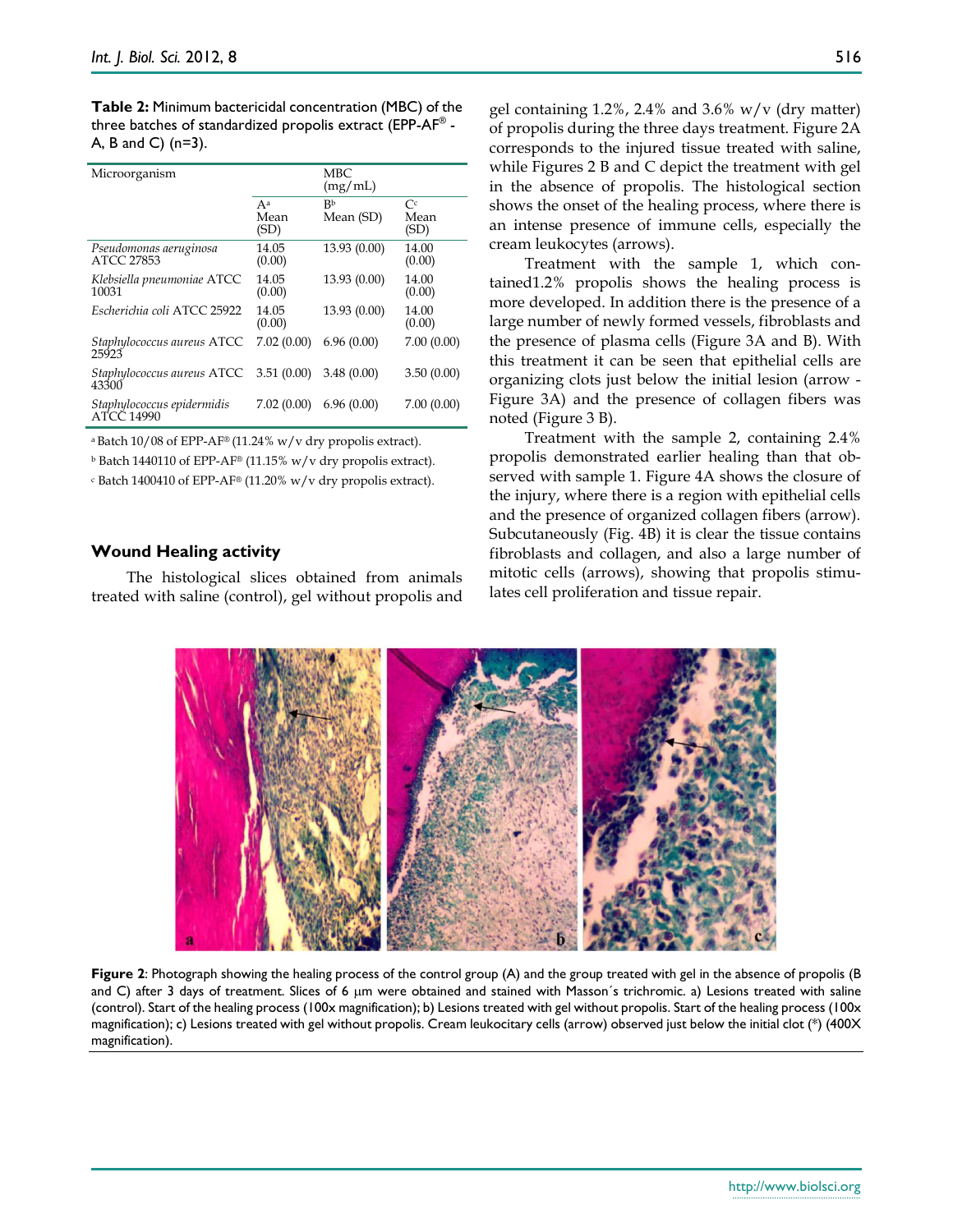

**Figure 3:** Photograph showing the healing process after three days of treatment with the gel containing 1.2% of dry extract of propolis. a) Lesions treated with gel containing standardized extract of propolis (1.2%) in the subcutaneous tissue. The reorganization of epithelial cells (c) and increased collagen fibers were observed just below the initial clot  $(*)$ . Slices of 6  $\mu$ m were obtained and stained with Masson´s trichromic (100x magnification); b) lesions treated with gel containing standardized extract of propolis (1.2%). There are a large number of fibroblasts synthesizing collagen (arrow). Slices of 6  $\mu$ m were obtained and stained with Masson´s trichromic (400X magnification).

Figure 4C corresponds to the treatment performed with sample 3, which contained 3.6% propolis, where it is possible to see the tissue is completely reconstituted, where all the corneal layer is formed, consisting of properly organized epithelial tissue (1). The subcutaneous region presents a dense and well-structured tissue with the presence of collagen, however without the required extracellular matrix.

Histological findings have shown that with just one application of the gels containing EPP-AF®, an organized tissue was formed and maintained with physiological functions (Figure 4). It could also be observed that the healing effect was almost the same between the concentrations of 2.4% and 3.6%. The repetition of the applications was more effective when we compare the morphometric analysis of the healing

area. The analysis noted that the area of newly formed tissue was significantly higher for the individual applications of samples 2 and 3 when compared to sample 1 application. No significant difference in morphometric area was observed between samples 2 and 3 (p>0.05).



**Figure 4:** Photograph showing the healing process after three days of treatment with the gels containing either 2.4% or 3.6% propolis. Slices of 6 um were obtained and stained with Masson's trichromic. a) Lesions treated with the 2.4% propolis gel. Closing of the lesion in the epithelial layer (1) and subcutaneously (2) there is a large number of fibroblasts synthesizing collagen (arrow) (100x magnification); b) Lesion treated with the 2.4% propolis gel. Subcutaneously (2) there is an increase of collagen fibers and a large number of cells undergoing mitosis (arrow) (400X magnification); c) Lesions treated with the 3.6% propolis gel. Wound area completely rebuilt, the epithelium (1) is already presented in several layers forming the corneal region. Subcutaneously (2) thicker collagen fibers (arrow) were observed (400X magnification).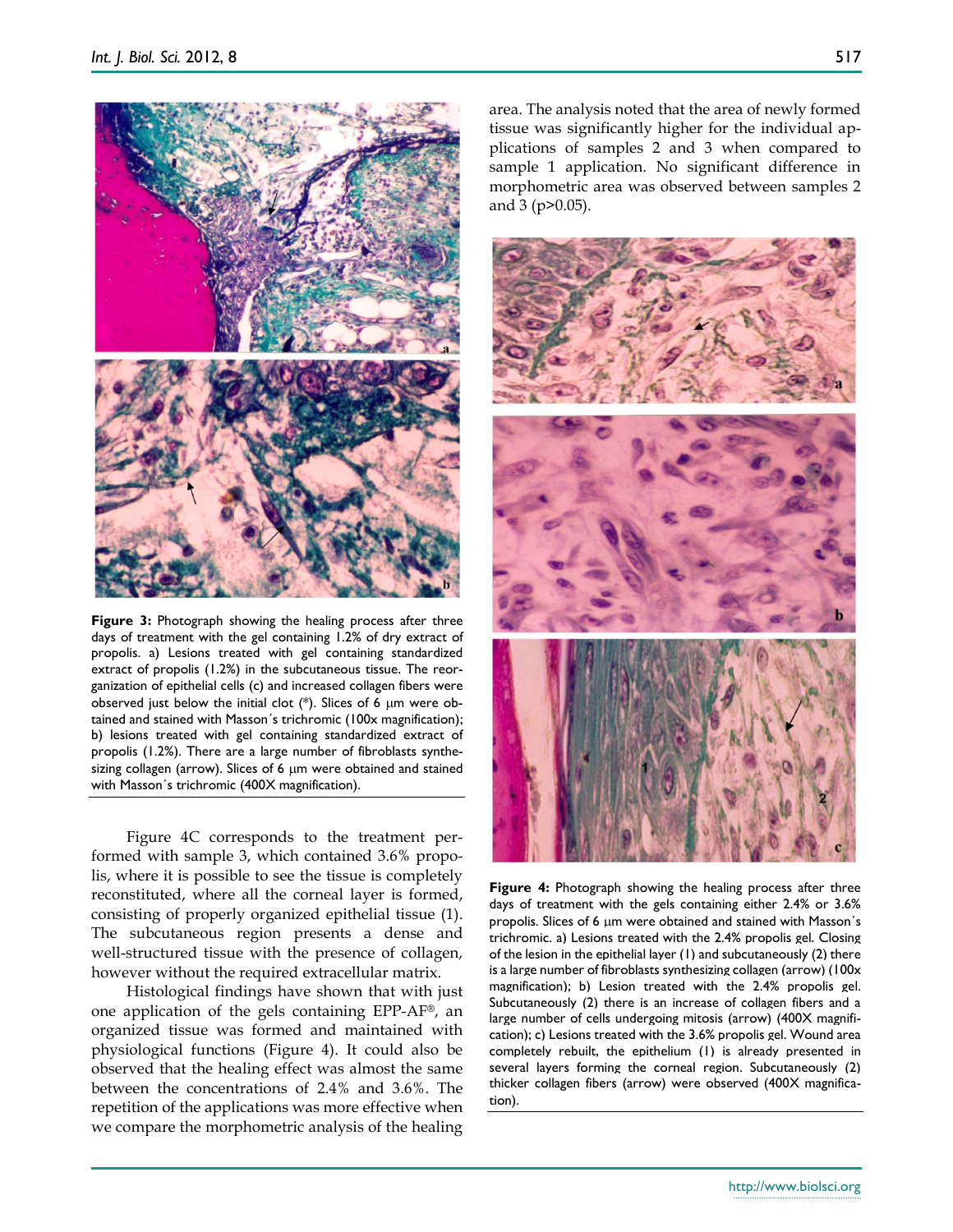Through the data presented with increasing concentration of propolis, a greater number of mitotic cells were observed, suggesting a role for this product as a stimulator of fibroblast growth. The present results showed the healing activity of the gel containing EPP-AF®, especially with samples 2 and 3, after three days of treatment, while in the control group, seven days was required to obtain tissue repaired.

### **Antimicrobial activity of Thermoreversible Gels – Minimal Inhibitory Concentration (MIC)**

Samples 1 and 2 were not effective against the tested microorganisms (Table 3). However, sample 3 showed *in vitro* antimicrobial activity against all microorganisms (Table 3). Sample 3 was statistically more efficacious in inhibiting growth of the microorganisms than samples 1 and 2 ( $p<0.001$ ). No significant difference was found between samples 1 and 2 ( $p>0.05$ ). Control sample (without EPP-AF<sup>®</sup>) was not effective against the tested microorganisms.

#### **Discussion**

Sforcin and Bankova (2011) [24] presented the difficulties in developing a drug based on propolis, although numerous scientific data-sets have shown the biological activities of propolis and its safety. The origin of propolis, its mode of production and chemical composition can be different, hindering obtaining a safe and effective medicine.

Batch variability is a common drawback in the manufacture of plant extracts. Medicinal use of natural compounds must rely on appropriate quality, safety, and efficacy requisites. In this regard,

batch-to-batch reproducibility is essential to ensure consistent quality. In the present study, compounds such as phenolics, cinnamic acid derivatives, flavonoids (aromadendrin and isosakuranetin), a representative of prenylated *p*-coumaric acids, artepillin C, an important and internationally recognized biomarker for propolis of the Brazilian type [15;18].

The results presented in this study, demonstrated for the first time in the literature the chemical reproducibility of three independent batches of propolis extract compared with six standards. Almeida et al. (2010) studied the chemical and functional reproducibility of the extracts from *Castanea sativa*, by comparing the fingerprint of the three extracts with respect of the phenolic composition. Although the chromatographic profile showed several peaks, like in this study, only the hyperoside, isoquercitrin, rutin and ellagic acid were identified [25]. The identification and analysis of some applicable chemical markers (not all peaks found in the chromatogram) is common in phytotherapeutic studies because it is quite difficult to identify all compounds in the sample. Nonetheless, the batch-to-batch reproducibility can be demonstrated considering a group of standards. Then, in the presented investigation, although all the peaks presented in the chromatograms were not identified (studies running), the chemical reproducibility obtained is a remarkable fact considering the area of research in question. Working in the field of technological innovation, these findings suggest that propolis EPP-AF® can be used as a drug.

| Microorganism             | MIC (mg/mL)                 |                 |                        |                       |                |           |                       |                |           |
|---------------------------|-----------------------------|-----------------|------------------------|-----------------------|----------------|-----------|-----------------------|----------------|-----------|
|                           | Sample 1 <sup>a</sup>       |                 |                        | Sample 2 <sup>b</sup> |                |           | Sample 3 <sup>c</sup> |                |           |
|                           | A <sup>d</sup><br>Mean (SD) | Be<br>Mean (SD) | $\rm C^f$<br>Mean (SD) | Α<br>Mean (SD)        | B<br>Mean (SD) | Mean (SD) | Α<br>Mean (SD)        | B<br>Mean (SD) | Mean (SD) |
| P. aeruginosa ATCC 27853  | > 6                         | > 6             | > 6                    | >12                   | >12            | >12       | 18                    | 18             | 18        |
|                           | (0.00)                      | (0.00)          | (0.00)                 | (0.00)                | (0.00)         | (0.00)    | (0.00)                | (0.00)         | (0.00)    |
| K. pneumoniae             | > 6                         | > 6             | > 6                    | >12                   | >12            | >12       | 18                    | 18             | 18        |
| ATCC 10031                | (0.00)                      | (0.00)          | (0.00)                 | (0.00)                | (0.00)         | (0.00)    | (0.00)                | (0.00)         | (0.00)    |
| E. coli                   | > 6                         | > 6             | > 6                    | >12                   | >12            | >12       | 18                    | 18             | 18        |
| <b>ATCC 25922</b>         | (0.00)                      | (0.00)          | (0.00)                 | (0.00)                | (0.00)         | (0.00)    | (0.00)                | (0.00)         | (0.00)    |
| S. aureus                 | > 6                         | > 6             | > 6                    | >12                   | >12            | >12       | 9                     | 9              | 9         |
| <b>ATCC 25923</b>         | (0.00)                      | (0.00)          | (0.00)                 | (0.00)                | (0.00)         | (0.00)    | (0.00)                | (0.00)         | (0.00)    |
| S. aureus                 | > 6                         | > 6             | > 6                    | >12                   | >12            | >12       | 9                     | 9              | 9         |
| <b>ATCC 43300</b>         | (0.00)                      | (0.00)          | (0.00)                 | (0.00)                | (0.00)         | (0.00)    | (0.00)                | (0.00)         | (0.00)    |
| S. epidermidis ATCC 14990 | > 6                         | > 6             | > 6                    | >12                   | >12            | >12       | 9                     | 9              | 9         |
|                           | (0.00)                      | (0.00)          | (0.00)                 | (0.00)                | (0.00)         | (0.00)    | (0.00)                | (0.00)         | (0.00)    |

**Table 3** Minimum inhibitory concentration (MIC) of the formulations (samples 1, 2 and 3) containing the batches A, B and C of standardized propolis extract (EPP-AF®) (n=3).

<sup>a</sup> 1.2% (w/v) propolis dry extract; <sup>b</sup> 2.4% (w/v) propolis dry extract; <sup>c</sup> 3.6% (w/v) propolis dry extract; <sup>d</sup> Batch 010/08 of EPP-AF®; <sup>e</sup> Batch 1440110 of EPP-AF®; <sup>f</sup> Batch 1400410 of EPP-AF®.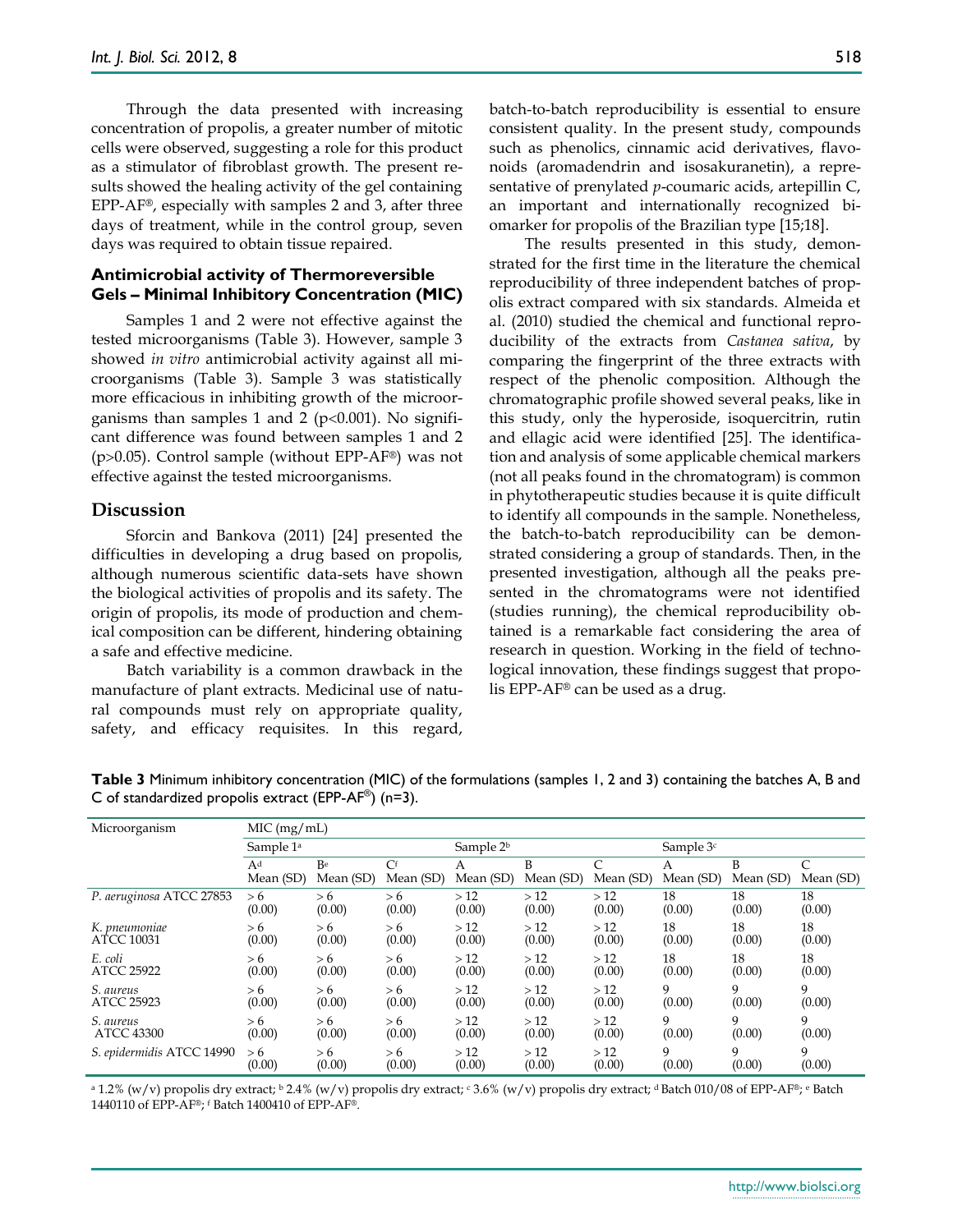The microorganisms studied *P. aeruginosa*, *K. pneumoniae*, *E. coli*, *S. aureus* and *S. epidermidis. P. aeruginosa* are the most frequently isolated from injuries and burn wound, followed by *K. pneumoniae*, *E. coli*, *S. aureus* and the coagulase-negative staphylococci [1]. *S. aureus* ATCC 43300 is a methicillin-resistant *S. aureus*  (MRSA). These strains are resistant to all penicillins, cephalosporins and carbapenems. However, EPP-AF® showed antimicrobial activity against these microorganisms, demonstrating the functional reproducibility of EPP-AF® similar to that obtained by Almeida et al. (2010) in the case of antioxidant activity of *Castanea sativa* [25]. Furthermore, EPP-AF® killed *S. aureus*  ATCC 43300 with a range of concentration 3.48 – 3.51 mg/ml, while it killed other staphylococci with higher concentrations (6.96 - 7.02 mg/ml) (Table 2). Gram-negative bacteria were killed with higher concentrations of EPP-AF®. Erkmen and Özcan (2008) [26] reported that Gram-positive bacteria were more susceptible to Turkish propolis extracts than Gram-negative bacteria. Similar result occurred with the propolis evaluated in this work.

Until the present moment, the mechanisms of action related to the biological activities of propolis remains unknown. Menna-Barreto *et al*. (2009) showed that susceptibility of *T. cruzi* treated with propolis was affected by the reservosomes, suggesting a failure in the lipid metabolism, affecting membrane fluidity and leading to cell lysis [27]. Takaisi & Schilcher (1994) suggested that the antimicrobial activity of propolis is due to a combined action of pinocembrine, galangin and caffeic acid phenethyl ester (CAPE), whose action is based on the inhibition of bacterial RNA polymerase [28]. However, the flavonoid compounds presented in this works are characteristic of propolis originating from Poplar buttons (*Populus sp.*) and therefore referring of European propolis, hence such data cannot simply be extrapolated to the Brazilian propolis [24]. Furthermore, the research of CAPE in the EPP-AF® demonstrated that this compound is not present in its composition (data not shown).

Recently, studies done by our group using *Saccharomyces cerevisiae* models demonstrated that short exposure to the propolis standardized extract (EPP-AF®) was able to induce cell death by apoptosis, while contact for longer periods caused necrosis [14]. The results of De Castro *et al*. (2011) also indicate that cytochrome c and endonuclease G (Nuc 1p) are involved in cell death induced by propolis and that the metacaspase YCA1 gene is one of the important mediators in this induction. Systems biology revealed enrichment for genes involved in the mitochondrial electron transport chain, vacuolar acidification, negative regulation of transcription from the RNA polymerase II promoter, regulation of macroautophagy associated with protein targeting to vacuoles, and cellular responses to starvation. Validation studies indicated that propolis sensitivity is dependent on the mitochondrial function and that vacuolar acidification and autophagy are important for cell death caused by propolis [14]. The same research group evaluated the six standards chosen to the standardization of the EPP-AF®, individually and combined, in *Saccharomyces cerevisiae* models, however no positive results were obtained with the standards when applied individually  $(1, 2, 5, 10, 25, 50, 100, \text{ and } 200, \mu g/ml)$  or combined (100 µg/ml each one) similar to the observation made by Urushisaki *et al.* (2011) using an antiinfluenza model [29].

After the chemical and biological characterization of EPP-AF®, the next step was to develop an interestingly pharmaceutical preparation, with a different and advantageous presentation to encourage patient compliance throughout the course of the treatment. For that, a polymeric system based on poloxamer 407 gel was proposed, due to the thermo reversible behavior and the stable arrangement of micelles that offered a stable and beautiful preparation. Also, the safety of this gel has previously been evaluated in *in vitro* and *in vivo* models [15].

Inflammation can be divided into acute, chronic and inflammation related to immunity. Any factor that induces the tissue damage could be described as the pathogenesis of inflammation. There are two types of factors that induce inflammation: inflammatory stimulating factor including physical stimuli, such as burns and surgery, or chemicals such as acids, alkalis, allergens; and biochemical (microorganisms, parasites, endotoxins, toxins). Another route of stimulating inflammation includes histamine, bradykinin, prostaglandins, platelet activating factor and pro-inflammatory stimulation factors (TNF-α, IL-1, IL-6, cellular chemotaxis factor, etc.), among others [30].

The wound healing process occurs through a series of events coordinated and mediated by cytokines that require action in concert of many cell types. The first phase of the healing process is governed primarily by various inflammatory cells that accumulate within the wound. Platelets are among the first inflammatory mediators to arrive at the injury site, while neutrophils and macrophages arrive during the first two days after the injury occurred and typically precede the influx of fibroblasts, lymphocytes and endothelial cells. The well-orchestrated series of events within which these cell types interact includes the release of cytokines, growth factor and other bio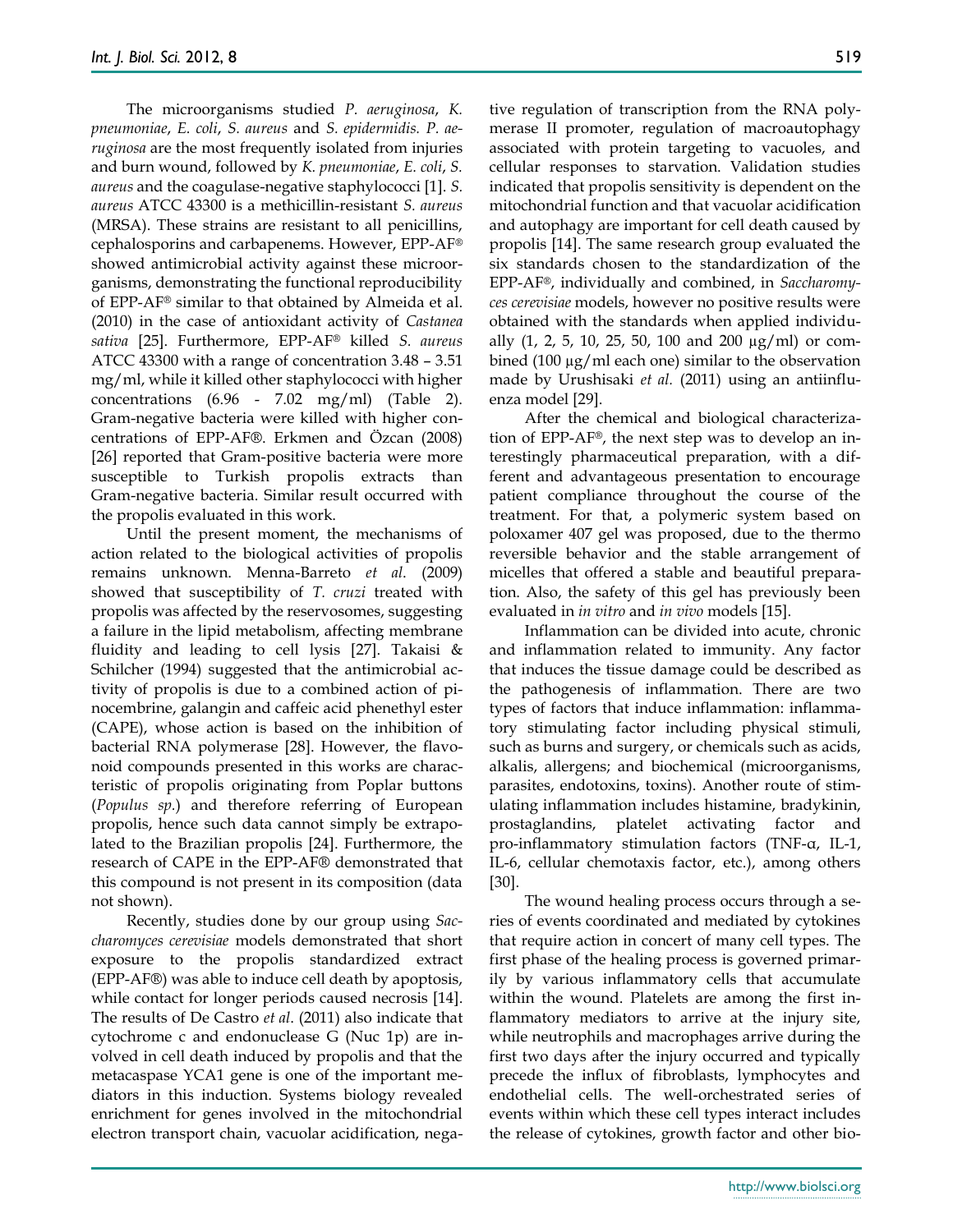active molecules, such as free radicals [31] that when successful culminate in the functional restoration of tissue integrity.

In the present study, some samples of poloxamer gels were prepared with different concentrations of the propolis dry extract, since one of the objectives was to determine the best concentration of the propolis extract to promote wound healing and to kill or suppress the growth of microorganisms presented in burnt patients wounds.

The results demonstrated that the presence of propolis offered different results when compared to control (saline) and the poloxamer gel (without propolis), suggesting that samples 2 and 3 demonstrated better results. It is important to mention that the matrix formed is appropriate to the final objective, since larger quantities, than is required for the formation of reepithelization, can cause hypertrophic scars and keloids, due to the excessive deposition of extracellular matrix, mainly collagen, as well as other substances, such as glycoproteins, glycosaminoglycans and proteoglycans [32]. When antimicrobial activities of the gels were analyzed, samples 1 and 2 demonstrated absence of antibacterial activity against the bacterial strains tested. These samples contained lower concentrations of dry propolis extract (1.2 and 2.4%, respectively). Sample 3 (3.6% propolis), however, was effective against all microorganisms, suggesting this thermoreversible gel is the best option to achieve the objective of this work.

In the present model of study, epithelization concluded seven days after the injury. By this time, the structure of the subcutaneous tissue and collagen fibers, which provide support to the tissue, are completely reconstituted and a reorganization of the epithelial layer is observed, a process that culminates with the closing of the injury. In the treatments showed, histological sections were performed three days after the injury, showing the relevance of the results obtained.

The anti-inflammatory effect of propolis has been attributed to various mechanisms such as inhibiting the production of eicosanoids and nitric oxide, antioxidant action, modulation of calcium ion mobilization, angiogenesis and anti-leukocyte activity [33]. In the results presented here, it was observed that, when treated with the propolis gel, histological sections showed a decrease of leukocytes, the presence of new blood vessels (angiogenesis) and fibroblasts, corroborating to the mechanisms previous related.

The increased healing activity has been attributed to increased collagen formation and angiogenesis. Antioxidants have been shown to play a significant role in the healing and anti-inflammatory process [34]. This information has also been demonstrated in studies with asiaticoside, obtained from *Centella asiatica*, which also has an important healing action and demonstrated the increase of antioxidants in the new tissue formed after application of the active. This data suggested that the increase in antioxidant damaged areas can be an important factor in the healing process [31].

Numerous substances have been identified in propolis [35]. Its pharmacological properties, especially those related to antimicrobial, ti-inflammatory and wound healing properties, were mainly attributed to the presence of flavonoids and phenolic compounds [8]. It is scientifically proven that flavonoids reduce lipid peroxidation not only by preventing or delaying the onset of cellular necrosis, but also by increasing vascularization. It is believed that any drug that inhibits lipid peroxidation increases the feasibility of collagen fibers by increasing resistance and circulation, preventing cell damage and promotion of cell synthesis [36]. Furthermore, the flavonoids and terpenoids are also responsible for promoting the healing process of injuries, mainly due to their astringent and antimicrobial characteristics that appear to be responsible for the contraction of the lesion and the increased rate of epithelialization [36]. Also, flavonoids exhibit inhibitory activity of cyclooxygenase (COX) and lipooxigenase, reduction of prostaglandin E2 (PGE2) and expression of the inducible isoform of COX (COX-2).

## **Conclusion**

In conclusion, the results of the chemical and biological characterization demonstrated the batch-to-batch reproducibility of the EPP-AF®, considering the standards and microorganisms studied. Furthermore, this extract was effective against all microorganisms tested. The results suggest that a new thermoreversible pharmaceutical form containing propolis as active ingredient can offer an alternative therapeutics to treat skin injuries, since this preparation was effective against all microorganisms tested and demonstrated favorable result on the wound healing model used.

#### **Acknowledgments**

The authors would like to thank Lucila Hirooka and Laurelúcia Lunardi, for histological assistance, Alexandre H. Oliveira, Edna A. Barizon, Ana Rita de Melo Costa-Machado, Flávia Silva Marquiafável, Bruno A. Rocha, Marina R. Rodrigues and Nathália Ursoli Ferreira for technical assistance, and finally, Neil Brown for english revision.